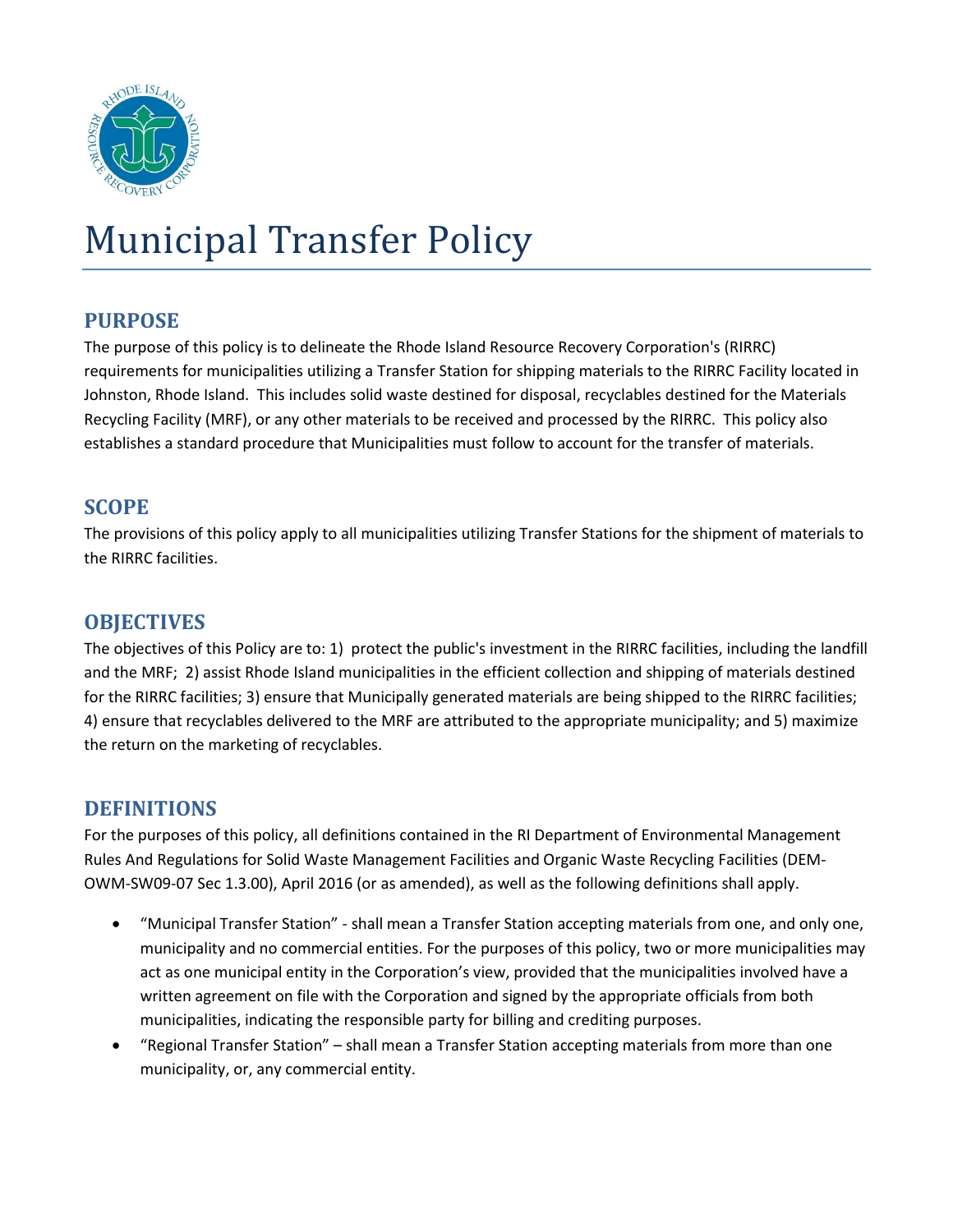"transfer" – shall mean to take material from collection vehicles and ultimately place them in other transportation units for movement to another solid waste management facility.

# **POLICY**

All municipalities utilizing Transfer Stations for shipping materials to the RIRRC facilities must have written approval from RIRRC and be signatory to a RIRRC Solid Waste and Recycling Services Agreement.

Municipalities requesting permission to utilize a Transfer Station to transfer materials must demonstrate that a significant cost savings can be achieved versus direct hauling the material to the Johnston facility.

# **PROCEDURE**

All municipalities that transfer materials to the RIRRC via a Transfer Station shall submit a written request to the RIRRC Executive Director for approval. The municipality, or its designee, is responsible for developing a plan to ensure that all municipally generated material collected and deposited in the Transfer Station is transported to the RIRRC for processing or disposal.

All requests must contain the following information:

- 1. Names, phone numbers and addresses of the appropriate Municipal or Corporate officers, if applicable, responsible for the operation of said Transfer Station;
- 2. Copies of RIDEM license and operating plans for the facility;
- 3. If not included in the RIDEM operating plan, descriptions and specifications of all equipment including, but not limited to, compacting equipment, roll-off containers, and tipping ramps and platforms used in the handling and processing of materials.
- 4. A plan for the bi-annual calibration and certification of weighing facilities, if so equipped;
- 5. A plan describing means or mechanisms for keeping municipal materials separate from commercial and to insure that all municipally generated material is ultimately transported to the RIRRC for processing or disposal;
- 6. A plan describing the means or mechanisms for tracking the transaction weight information to accurately separate the municipally generated and collected materials from the commercial. Each material type and corresponding weights must be recorded and tracked separately for reporting purposes; and
- 7. A plan for the transfer of all weight transaction information to RIRRC, including a means for verification of weight transaction information by the appropriate Municipal official. The Municipality, or its designee, must transmit no later than the 1st business day of the following month, the weight transaction information to RIRRC for verification and accounting purposes.

Upon receipt of a request, the RIRRC Executive Director will arrange to inspect the facility (within 30 business days). The inspection will consist of, but not be limited to, visual inspection of the handling processes including the separation processes for the municipal and commercial material streams, and the verification of appropriate weighing facility calibration documentation.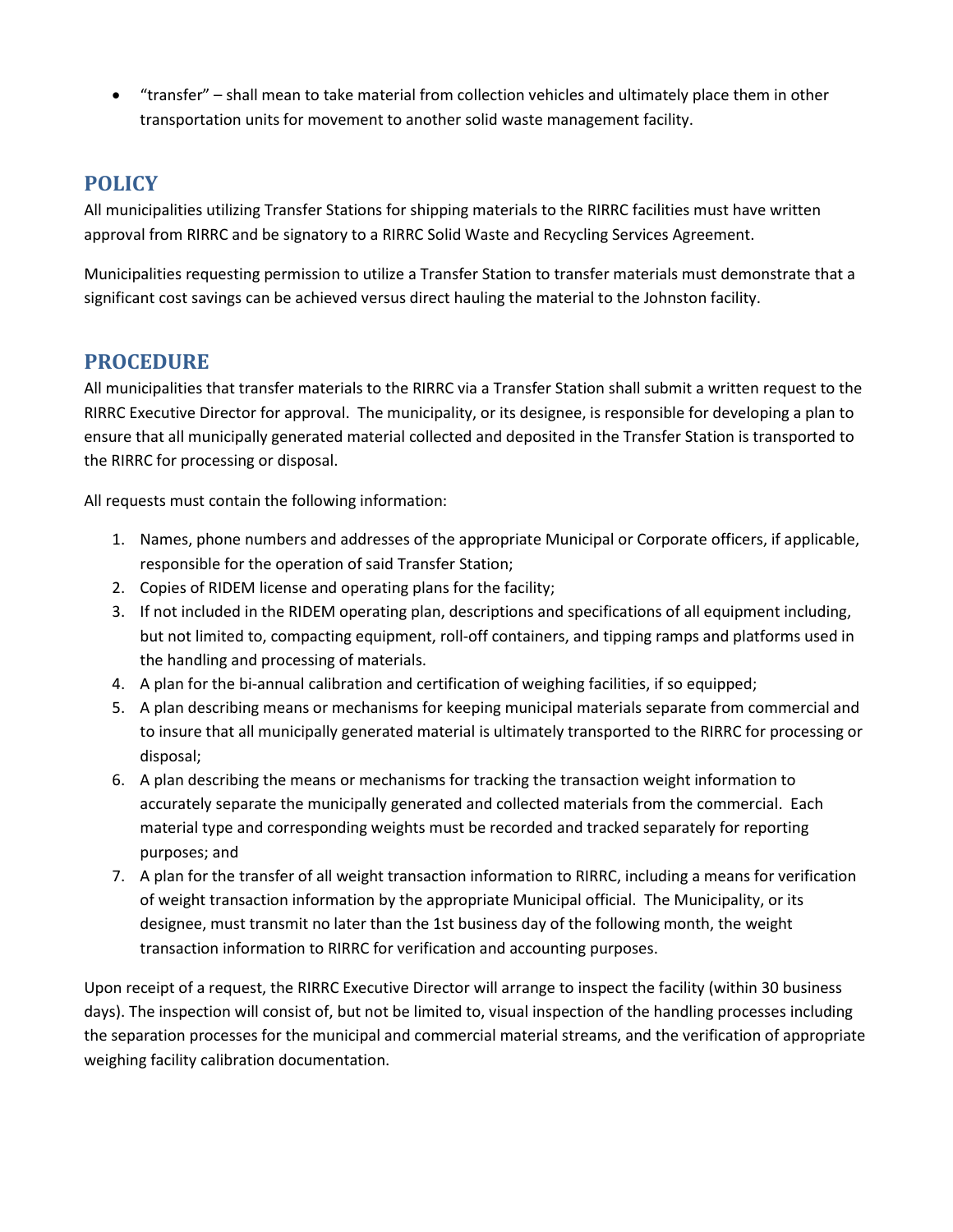If the request for certification and the facility meet the above criteria, a certification will be issued (within 30 business days) pending the signing of an agreement that allows RIRRC personnel access, at any time, to all facilities associated with the receiving, processing, storage, and transportation of materials destined for RIRRC facilities.

#### **CERTIFICATION AND APPROVAL**

Certification for the transfer of materials will be issued for a period of time consistent with the most current Solid Waste and Recycling Services Agreement or the expiration of the RIDEM operating license for the Transfer Station utilized by the municipality, whichever occurs sooner.

If, during the certification period, either the Municipality or the Transfer Station operator desires to alter any of the procedures or plans described in the RIDEM Operating Plan or the information submitted to the RIRC as part of the approval process, a request in writing to the RIRRC Executive Director must be made. A review and response to all such requests will be made within 10 business days. All approved alterations will be documented and amended to the original certification.

Certifications for the transfer of any materials may be revoked at any time if the Municipality, or any commercial entity responsible for the collection and shipping of the Municipality's material, is found to be in noncompliance with any of the provisions contained in the RIDEM Operating Plan for the said transfer station, this policy, or any plans submitted as part of the certification request. Such Municipalities will be notified immediately by RIRRC, in writing, of any such certification revocation, including a reasonable description of events or conditions which provide a basis for such revocation.

## **EXCEPTIONS**

The above policy may have exceptions. Requests for exceptions from specific requirements and/or criteria, however, must be approved and supported by a reasonable written explanation and justification. The Municipality is responsible for the preparation of the explanation and justification for the exception.

#### **Authority to Grant Exceptions:**

Only the Executive Director or Deputy Executive Director are authorized to grant exceptions to this policy.

# **ATTACHMENTS**

Attachment 1 – Sample Municipal Transfer Request – Regional Transfer Station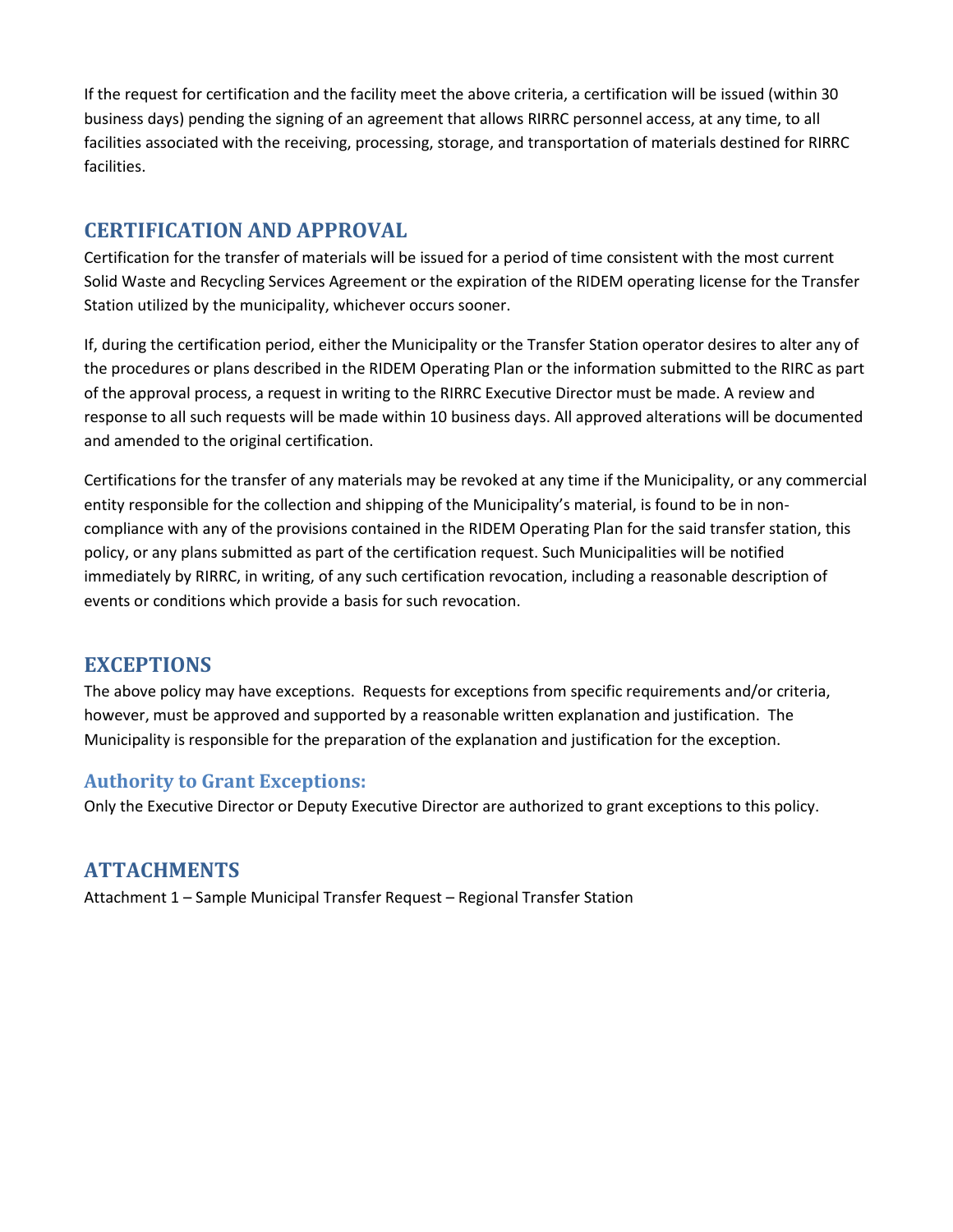# **Request for Municipal Transfer Approval**

| <b>Municipality:</b>                                                          | Anywhere, RI                                                                                                                                                                                                                                                                                                                                                                                                                               |
|-------------------------------------------------------------------------------|--------------------------------------------------------------------------------------------------------------------------------------------------------------------------------------------------------------------------------------------------------------------------------------------------------------------------------------------------------------------------------------------------------------------------------------------|
| <b>Contact:</b>                                                               | Betty Miller, Director of Public Works<br>Town of Anywhere<br>$(401) - 555 - 1212$                                                                                                                                                                                                                                                                                                                                                         |
| <b>Transfer Facility:</b>                                                     | Middle Rhode Island Regional Transfer Facility<br>65 Styx Pike<br>Anywhere, RI                                                                                                                                                                                                                                                                                                                                                             |
| <b>Transfer Facility</b><br><b>Operator:</b>                                  | <b>Bud Jones, Operations Director</b><br>Haulit, Inc.<br>Anywhere, RI                                                                                                                                                                                                                                                                                                                                                                      |
| <b>RIDEM</b><br><b>Documentation:</b>                                         | See Attachments 1 – RIDEM Operating Plan, and 2 – RIDEM Solid<br>Waste Transfer Station License (photocopy)                                                                                                                                                                                                                                                                                                                                |
| Facility<br><b>Information &amp;</b><br><b>Equipment:</b>                     | 20,000 sf building facility for solid waste receipt $\&$ processing<br>$2 - 40$ yd roll-offs for recycling located under a permanent roof structure<br>1 – Elevated (12ft) ramp for Roll off access                                                                                                                                                                                                                                        |
| <b>Truck Scale</b><br><b>Calibration Plan</b><br>and<br><b>Documentation:</b> | Haulit Inc. currently maintains and operates a truck scale at the Middle<br>Rhode Island Regional Transfer Facility. Haulit Inc. is under a contract<br>(See Attachment 3) with ScalesRUs Ltd. To calibrate the truck scale by<br>the 15 <sup>th</sup> of the 1 <sup>st</sup> and $7th$ months of each year. All calibration<br>documentation is kept on file and will be made available to RIRRC upon<br>request.                         |
| <b>Weight Transaction</b><br><b>Transfer Plan:</b>                            | Each month Haulit Inc. will deliver to the Anywhere Public Works<br>Department a detailed list of scale transactions for all Anywhere solid<br>waste and recyclables delivered to the transfer station. The Anywhere<br>Public Works Director will then verify and send the information, no later<br>than the 3 <sup>rd</sup> business day of the following month, to RIRRC detailing the<br>breakdown in the tonnages delivered to RIRRC. |
| <b>Municipal and</b><br>Commercial<br>Recycling<br><b>Segregation Plan:</b>   | Solid Waste: Haulit Inc. will maintain separate areas on the tipping floor<br>for municipal and commercial solid waste. All solid waste tipped at the<br>Middle Rhode Island Regional Transfer Facility by the Town of<br>Anywhere will be delivered to the Johnston Central Landfill for disposal.                                                                                                                                        |
|                                                                               | Recyclables: Haulit, Inc. will receive and commingle municipal and<br>commercial recycling in the two 40 yd roll-off boxes. This material will                                                                                                                                                                                                                                                                                             |